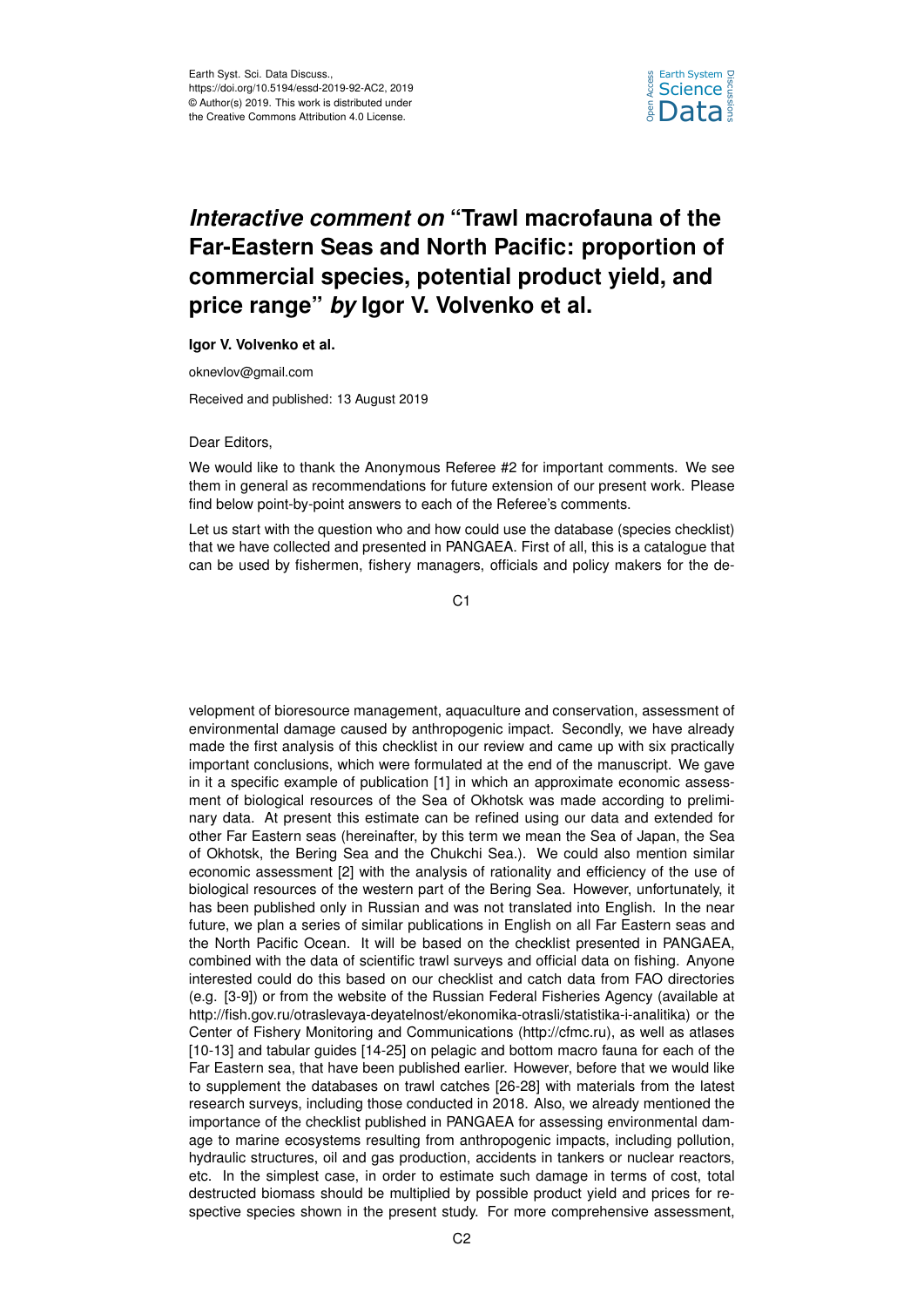the same procedure should be conducted considering the potential offspring of those organisms over a certain period of time, and resulting amounts should be summed up. Environmental and regulatory authorities use such assessments to recover damages.

Comments on the three general concerns of the Referee.

1) The data set indeed covers the period from 1977-2014 and therefore also covers a period with significant environmental changes. It is easy to see which species have been found in which area at which time based on atlases [10-13] and table directories [14-25], as well as on many publications on this topic. Also, there are publications on how abundance and distribution are related to a number of variables, like water temperature or atmospheric indices influencing temperature and currents (e.g. some of the latest publications on these topics on the Sea of Okhotsk [29-31]). The checklist presented in PANGAEA is intended for other purposes – to translate biological (ecologic, biogeographic) assessments into economic assessments.

2) It is clear that the actual catch in a given year would be a useful information to identify trends in exploitation and provide links to open sources of such information. We also note that this information is not available for all species listed in the checklist, but only for the most abundant. Moreover, we plan to analyze all that information in our next publications presenting it in monetary terms using our checklist.

3) The Referee correctly noted that the state of the fish market depends not only on changes in the abundance of one or another species in nature, but also on price dynamics, which in turn depends on many factors and, as a rule, is very variable. We also point out this in our review and name some of these factors. The minimum prices are useful to demonstrate that the value of available biological resources at certain place at one time is no less than a certain amount in dollars. In other words, it shows the minimum value of damage to nature. In the future, we planned to supplement our checklist with maximum and average prices, but not at this stage.

We also share the Referee's concern that several species harvested as one species

 $C<sub>3</sub>$ 

carry the risk of overharvesting the least resilient species of that assemblage (see e.g. [32]). However, it is not easy to cope with that problem. In their official catch reports, fishermen often do not specify, e.g., squids, sharks or gobies by species. Fishermen do not believe that they are obliged to do this, and fishing rules do not prohibit this approach. Total and accurate species identification of catches is possible only in scientific surveys, the data from which we have used to create our checklist published in PANGAEA. Since each comment of the Referee was very relevant and valuable, in our future work, we will try to follow most of his recommendations.

## **References**

[1] Lukyanova, O.N., Volvenko, I.V., Ogorodnikova, A.A. and Anferova, E.N.: The economic valuation of biological resources and ecosystem services in the Sea of Okhotsk, Russian Journal of Marine Biology, 42, 602– 607, https://link.springer.com/article/10.1134/S1063074016070075, 2016. [2] Volvenko, I.V.: Dataware support of comprehensive studies of Northwestern Pacific aquatic biological resources. Part 3. GIS, atlases, reference books, further prospects of the concept, Trudy VNIRO, 157, 100-126, http://vniro.ru/files/trydi\_vniro/archive/tv\_2015\_t\_157\_article\_6.pdf, 2015. [3] FAO yearbook. Fishery and Aquaculture Statistics, Rome, Food and Agriculture Organization of the United Nations, http://www.fao.org/docrep/015/ba0058t/ba0058t.pdf, 2010. [4] FAO yearbook. Fishery and Aquaculture Statistics, Rome, Food and Agriculture Organization of the United Nations, http://www.fao.org/3/a-i3740t.pdf, 2012. [5] FAO yearbook. Fishery and Aquaculture Statistics, Rome, Food and Agriculture Organization of the United Nations. http://www.fao.org/3/a-i5716t.pdf, 2014. [6] The state of world fisheries and aquaculture, Rome, Food and Agriculture Organization of the United Nations, http://www.fao.org/3/a-y7300e.pdf, 2002. [7] The state of world fisheries and aquaculture, Rome, Food and Agriculture Organization of the United Nations, http://www.fao.org/docrep/016/i2727e/i2727e.pdf, 2012. [8] The state of world fisheries and aquaculture, Rome, Food and Agri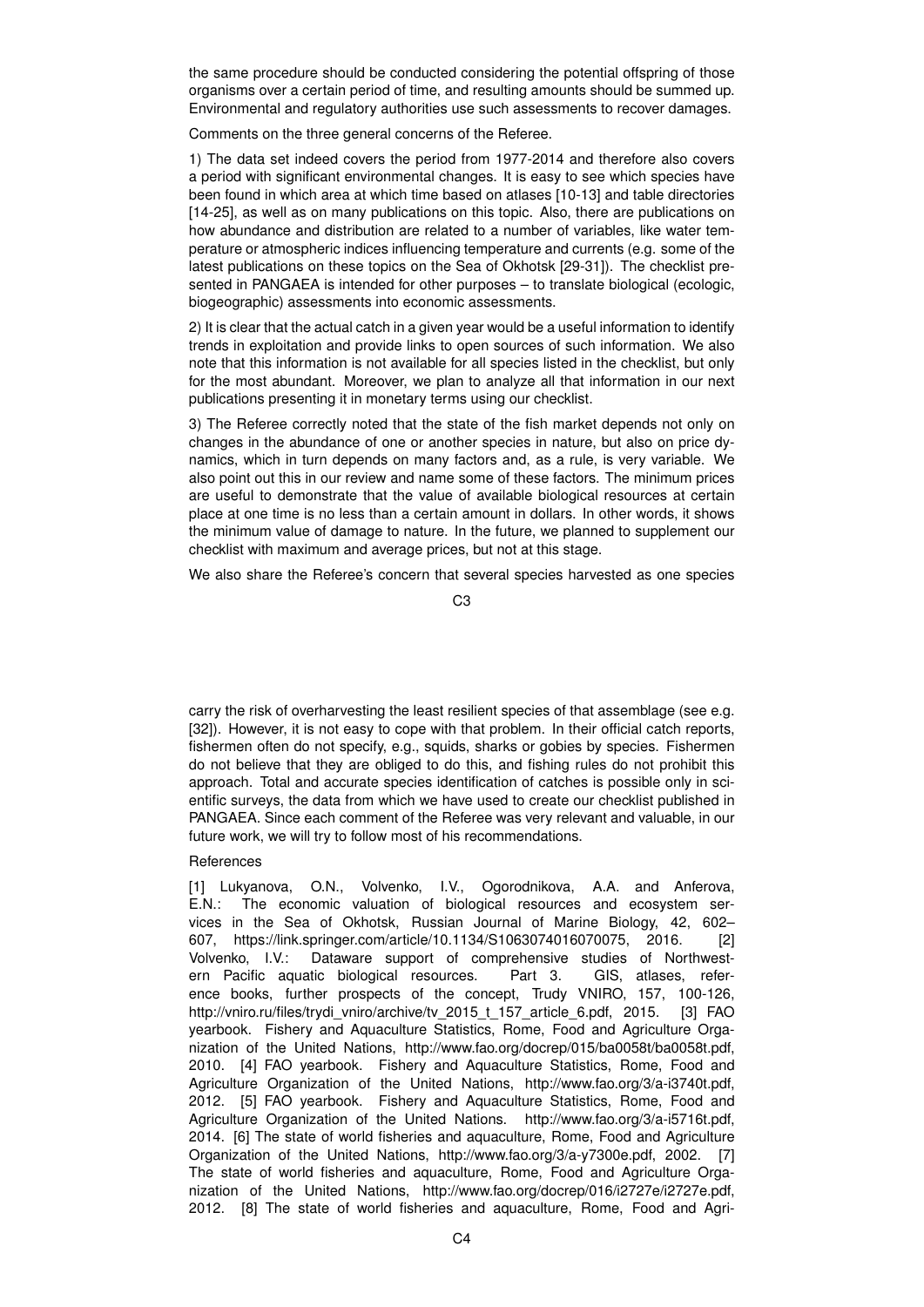culture Organization of the United Nations, http://www.fao.org/3/a-i3720e.pdf, 2014. [9] The state of world fisheries and aquaculture, Rome, Food and Agriculture Organization of the United Nations, http://www.fao.org/3/a-i5555e.pdf, 2016. [10] Shuntov, V.P. and Bocharov, L.N., Eds.: Atlas of Quantitative Distribution of Nekton Species in the Okhotsk Sea. Moscow: National Fish Resources, https://www.researchgate.net/publication/259297238\_Atlas\_kolicestvennogo\_raspredelenia 2003. [11] Shuntov ,V.P. and Bocharov, L.N., Eds.: Atlas of Quantitative Distribution of Nekton Species in the Northwestern Part of the Japan/East Sea. Moscow: National Fish Resources, https://www.researchgate.net/publication/281976394\_Atlas\_of\_nekton\_species\_quantitative western part of the JapanEast Sea, 2004. [12] Shuntov, V.P. and Bocharov, L.N., Eds.: Atlas of Quantitative Distribution of Nekton Species in the Northwestern Part of the Pacific Ocean. Moscow: National Fish Resources, https://www.researchgate.net/publication/259297325\_Atlas\_kolicestvennogo\_raspredelenia zapadnoj\_casti\_Tihogo\_okeana, 2005. [13] Shuntov, V.P and Bocharov, L.N., Eds.: Atlas of Quantitative Distribution of Nekton Species in the Western Part of the Bering Sea. Moscow: National Fish Resources, https://www.researchgate.net/publication/268689118\_Atlas\_kolicestvennogo\_raspredelenia 2006. [14] Shuntov, V.P. and Bocharov, L.N., Eds.: Nekton of the Okhotsk Sea. Tables of Abundance, Biomass and Species Ratio. Vladivostok: TINRO-Center, https://www.researchgate.net/publication/282059498\_Nekton\_of\_the\_Okhotsk\_Sea\_Abundance\_biomass\_ration, 2003. [15] Shuntov, V.P. and Bocharov, L.N., Eds.: Nekton of the Northwestern Part of the Japan/East Sea. Tables of Abundance, Biomass and Species Ratio. Vladivostok: TINRO-Center, https://www.researchgate.net/publication/259297240\_Nekton\_severozapadnoj casti Aponskogo mora Tablicy cislennosti biomassy i sootnosenia vidov, 2004. [16] Shuntov, V.P. and Bocharov, L.N., Eds.: Nekton of the Northwestern Part of the Pacific Ocean. Tables of Abundance, Biomass and Species Ratio. Vladivostok: TINRO-Center, https://www.researchgate.net/publication/259297241\_Nekton\_severozapadnoj casti Tihogo okeana Tablicy cislennosti biomassy i sootnosenia vidov,

C5

2005. [17] Shuntov, V.P and Bocharov, L.N., Eds.: Nekton of the Western Part of the Bering Sea. Tables of Abun-<br>dance, Biomass and Species Ratio. Vladivostok: TINRO-Center, dance, Biomass and Species Ratio. Vladivostok: https://www.researchgate.net/publication/282060996 Nekton of the western part of the 2006. [18] Shuntov, V.P. and Bocharov, L.N., Eds.: Pelagic Macrofauna of the Northwestern Part of the Pacific Ocean: Tables of Occurrence, Abundance and Biomass. 1979-2009. Vladivostok: TINRO-Center, https://www.researchgate.net/publication/282135949\_Pelagic\_macrofauna\_of\_the\_northwesternalce\_andbiomass-2009, 2012. [19] Shuntov, V.P. and Bocharov, L.N., Eds.: Pelagic Macrofauna of the Okhotsk Sea: Tables of Occurrence, Abundance and Biomass. 1984-2009. Vladivostok: TINRO-Center, https://www.researchgate.net/publication/282135944 Pelagic\_macrofauna\_of\_the\_Okhotsk 2009, 2012. [20] Shuntov, V.P. and Bocharov, L.N., Eds.: Pelagic Macrofauna of the Western Part of the Bering Sea: Tables of Occurrence, Abundance and Biomass. 1982-2009. Vladivostok: TINRO-Center, https://www.researchgate.net/publication/282135940\_Pelagic\_macrofauna\_of\_the\_western 2009, 2012. [21] Shuntov, V.P. and Bocharov, L.N., Eds.: Benthic Macrofauna of the Northwestern Part of the Japan/East Sea: Tables of Occurrence, Abundance and Biomass. 1978-2010. Vladivostok: TINRO-Center, https://www.researchgate.net/publication/281976537 Benthic\_macrofauna\_of\_the\_the\_nort 2010, 2014. [22] Shuntov, V.P. and Bocharov, L.N., Eds.: Benthic Macrofauna of the Northwestern Part of the Pacific Ocean: Tables of Occurrence, Abundance and Biomass. 1977-2008. Vladivostok: TINRO-Center, https://www.researchgate.net/publication/282057693\_Benthic\_macrofauna\_of\_the\_northwesternalceanabundance\_andbiomass-2008, 2014. [23] Shuntov, V.P. and Bocharov, L.N., Eds.: Benthic Macrofauna of the Peter the Great Bay (Japan/East Sea): Tables of Occurrence, Abundance and Biomass. 1978-2009. Vladivostok: TINRO-Center, https://www.researchgate.net/publication/282057904 Benthic macrofauna of Peter the Great 2009, 2014. [24] Shuntov, V.P. and Bocharov, L.N., Eds.: Ben